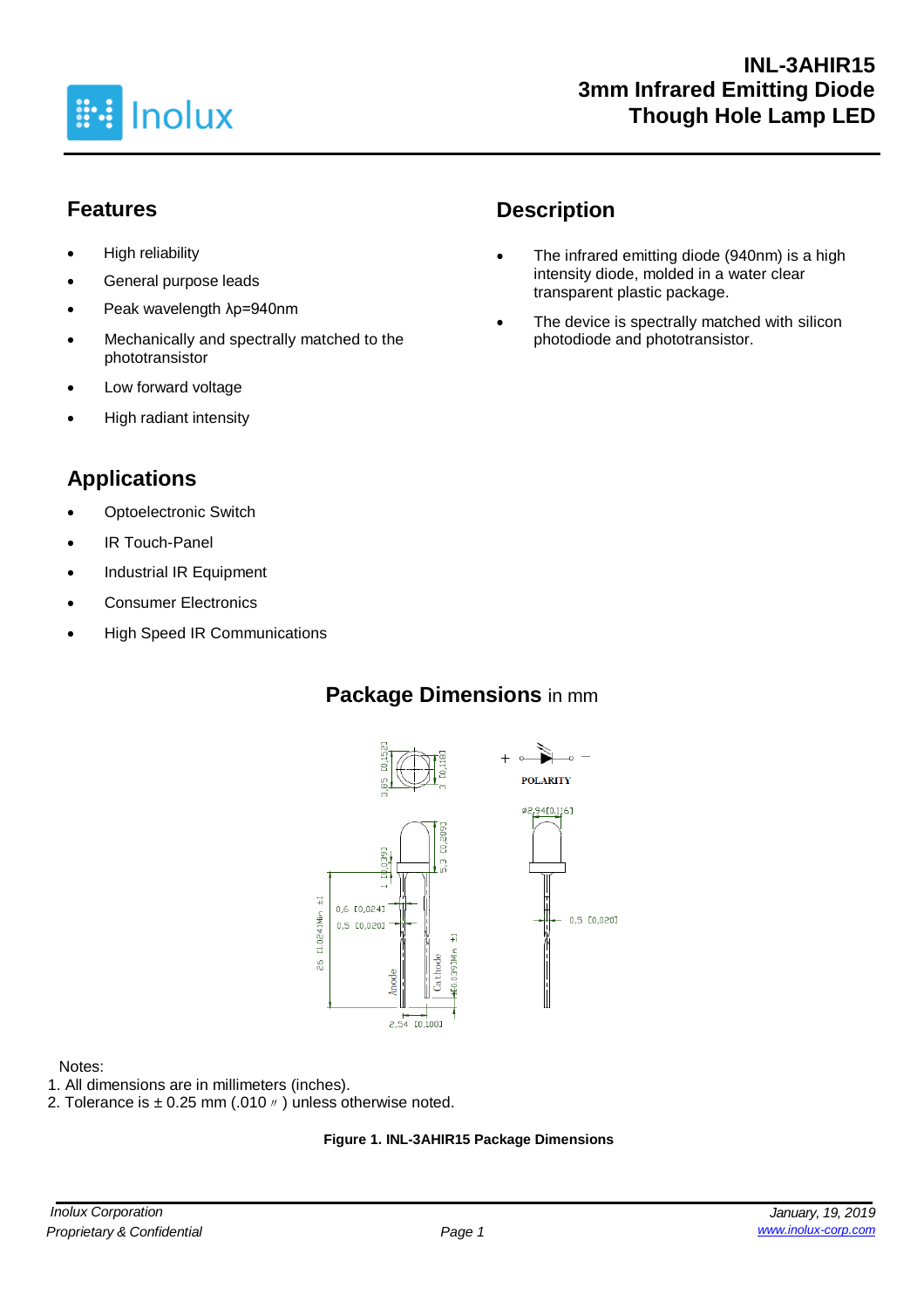

## **Absolute Maximum Rating at 25<sup>o</sup>C** (Note 1)

| Product     | Emission <br>Color | $P_d$ (mW) | $I_F$ (mA) | $I_{FP}^{\star}$ (A) | $V_R(V)$ | $\mathsf{T}_{\mathsf{OP}}$ (°C) | $T_{ST}$ (°C) |
|-------------|--------------------|------------|------------|----------------------|----------|---------------------------------|---------------|
| INL-3AHIR15 | Infrared           | 150        | 100        |                      | 5        | -40°C~+80°C                     | -40°C~+85°C   |

#### **Notes**

1. Condition for IFP is pulse of 1/10 duty and 1kHz frequency

#### **Electrical Characteristics**  $T_A = 25^\circ C$  (Note 1)

|             | Emission |           | $V_F(V)$ |     | $\lambda$ (nm)    |                   |    | Viewing<br>Angle | Ee(mW/sr) |      |
|-------------|----------|-----------|----------|-----|-------------------|-------------------|----|------------------|-----------|------|
| Product     | Color    | $I_F(mA)$ | min      | max | $\lambda_{\rm D}$ | $\Lambda_{\rm P}$ | Δλ | $2 \theta 1/2$   | min       | typ. |
| INL-3AHIR15 | Infrared | 20        | 0.8      | 1.5 | ۰                 | 940               | 50 | 15               | 6         | 12   |

#### **Notes**

1. Performance guaranteed only under conditions listed in above tables.

#### **ESD Precaution**

ATTENTION: Electrostatic Discharge (ESD) protection

The symbol above denotes that ESD precaution is needed. ESD protection for GaP and AlGaAs based chips is necessary even though they are relatively safe in the presence of low static-electric discharge. Parts built with AlInGaP, GaN, or/and InGaN based chips are STATIC SENSITIVE devices. ESD precaution must be taken during design and assembly. If manual work or processing is needed, please ensure the device is adequately protected from ESD during the process.

Please be advised that normal static precautions should be taken in the handling and assembly of this device to prevent damage or degradation which may be induced by electrostatic discharge (ESD).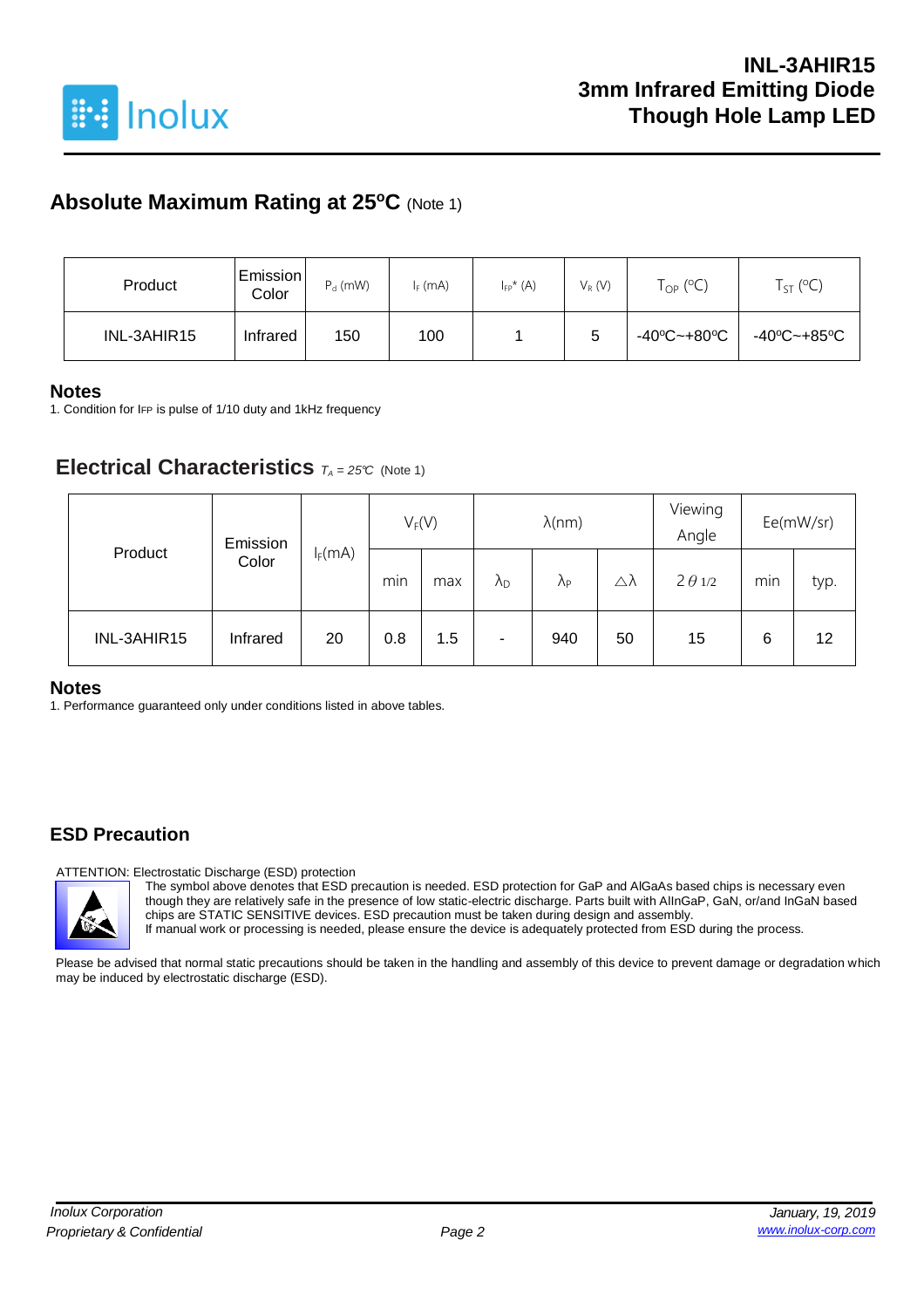

## **INL-3AHIR15 3mm Infrared Emitting Diode Though Hole Lamp LED**

## **Typical Characteristic Curves**

## **Spectral Distribution**



#### Peak Emission Wavelength & **Ambient Temperature**



#### Forward Current & Forward Voltage



#### Forward Current & **Ambient Temperature**

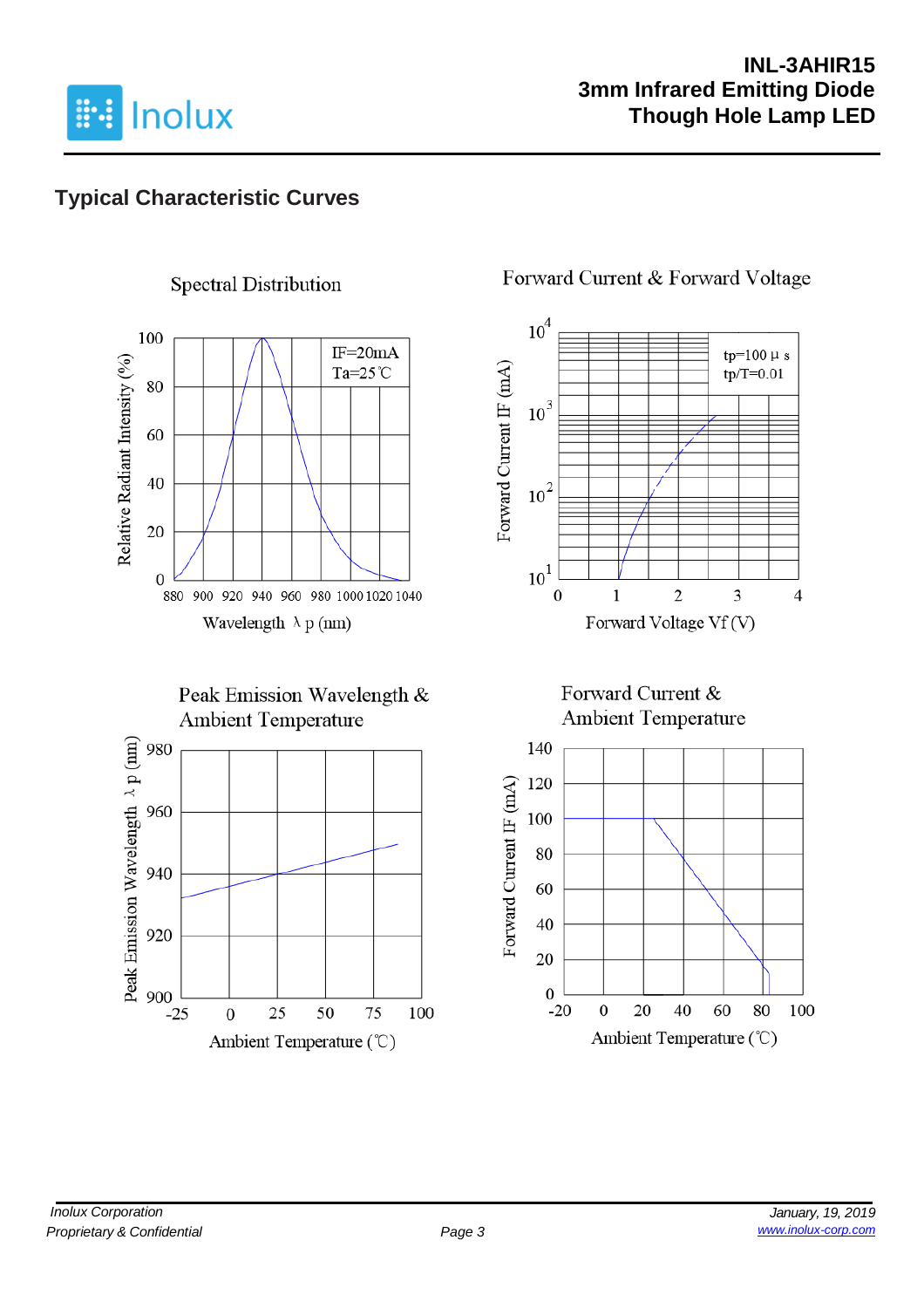

### **INL-3AHIR15 3mm Infrared Emitting Diode Though Hole Lamp LED**

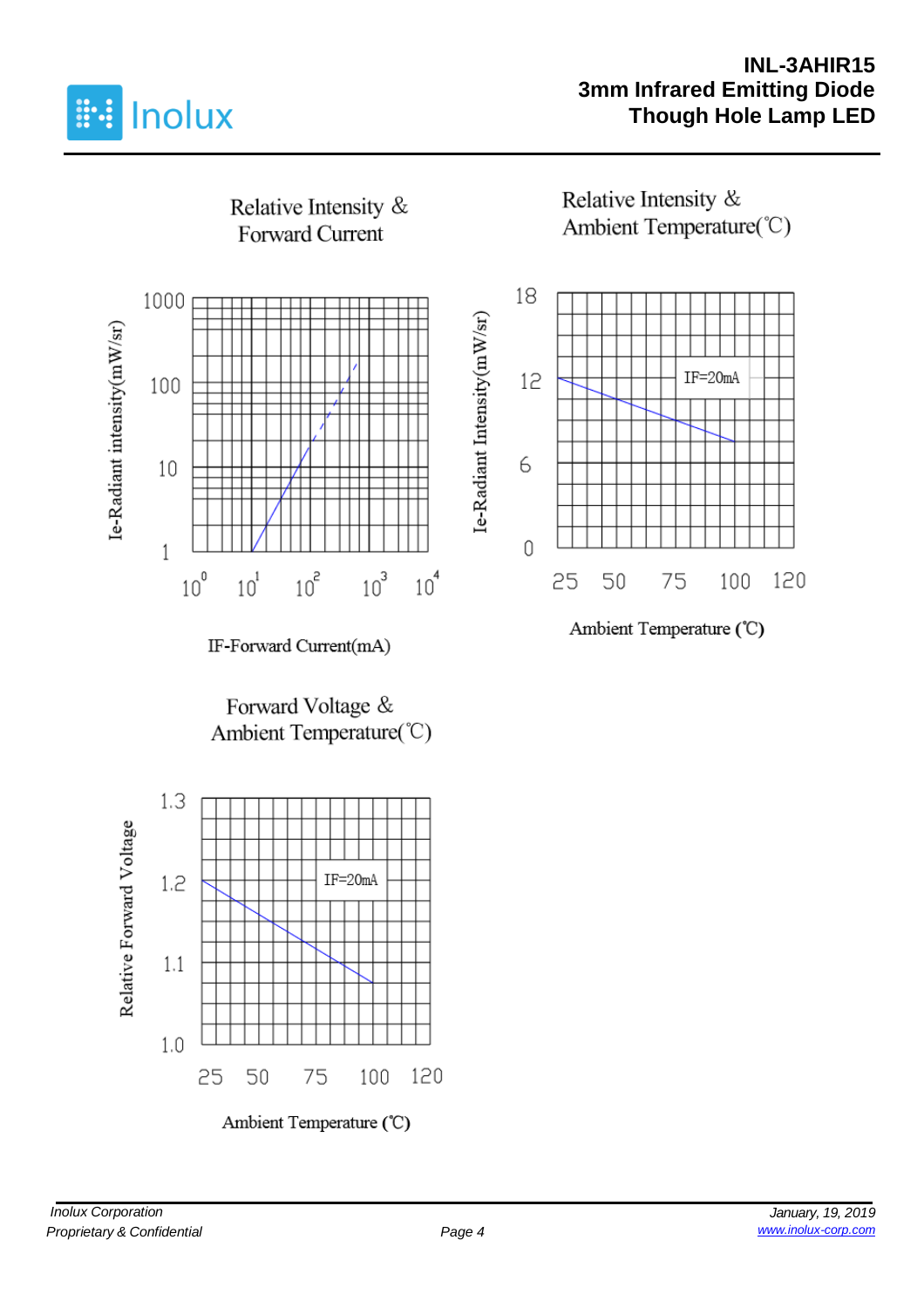

## **Typical Characteristic Curves – Radiation Pattern**



# **Ordering Information**

| Product     | Emission<br>Color | [echnology | <b>Test Current</b><br>$I_F$ (mA) | Radiant Intensity<br>Ee (mW/sr)<br>(Typ.) | Forward<br>Voltage<br>$V_F(V)$<br>(Typ.) | Orderable<br>Part Number |
|-------------|-------------------|------------|-----------------------------------|-------------------------------------------|------------------------------------------|--------------------------|
| INL-3AHIR15 | Infrared          | AlGaAs     | 20                                | 12                                        | 1.2                                      | INL-3AHIR15              |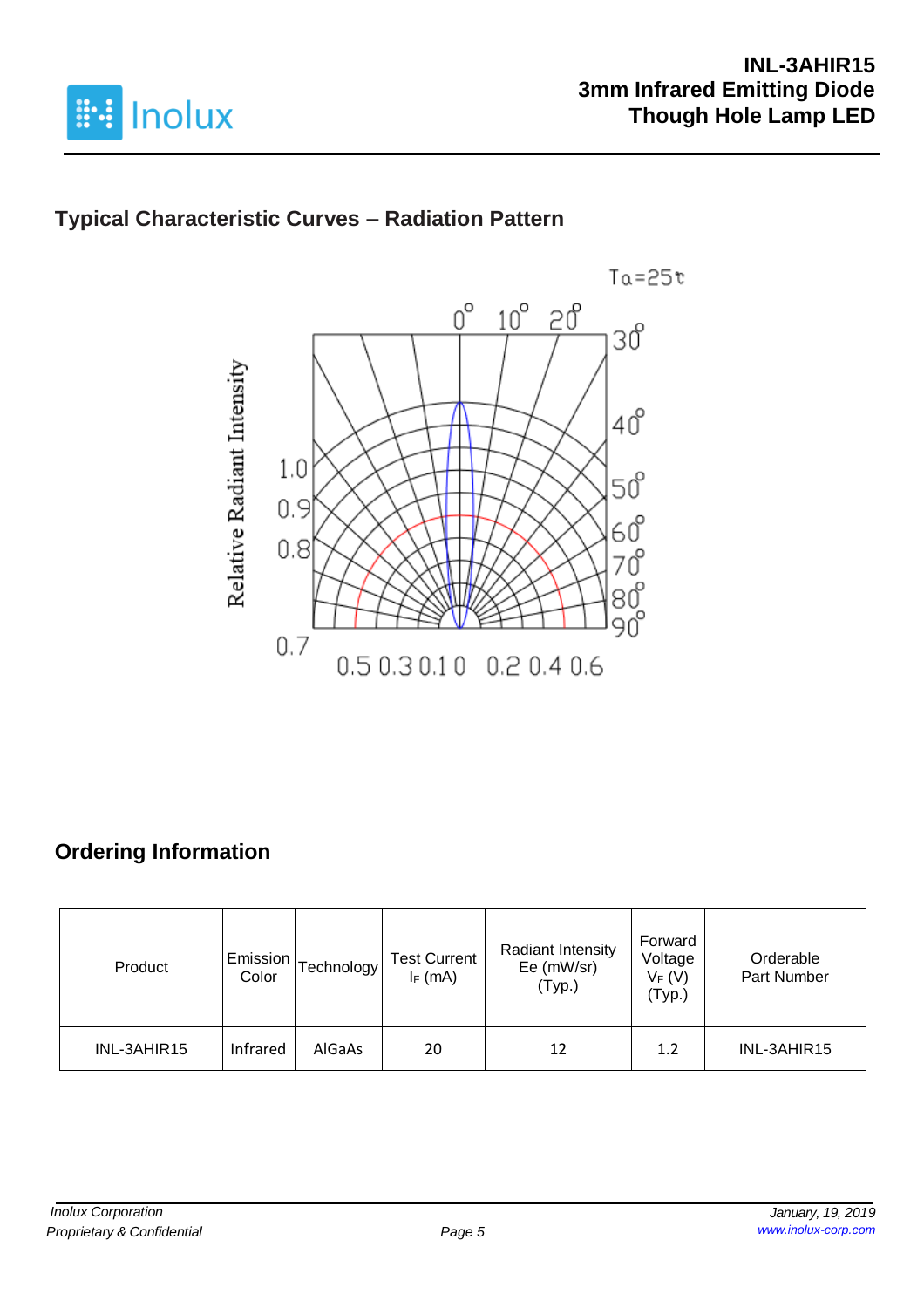

## **Label Specifications**



## **Inolux P/N:**

| $\mathbf{I}$ | ${\sf N}$           | Г       | 3      | A               | $\overline{\phantom{a}}$ | <b>HIR</b>       | $\mathbf 1$    | 5 | $\blacksquare$          | Χ | X | $\pmb{\mathsf{X}}$ | X |
|--------------|---------------------|---------|--------|-----------------|--------------------------|------------------|----------------|---|-------------------------|---|---|--------------------|---|
|              |                     | Package |        | Lens            | Color                    | View Angle       |                |   | Customized<br>Stamp-off |   |   |                    |   |
|              | Inolux<br>Lamp Type |         | $3A =$ | standard<br>3mm | (Blank)<br>$=$ clear     | $HIR =$<br>940nm | $15 = 15$ deg. |   |                         |   |   |                    |   |

#### **Lot No.:**

| -        | - |                     |  |       | 01   | 24     | 001 |
|----------|---|---------------------|--|-------|------|--------|-----|
| Internal |   |                     |  |       |      |        |     |
| Tracker  |   | Year (2017, 2018, ) |  | Month | Date | Serial |     |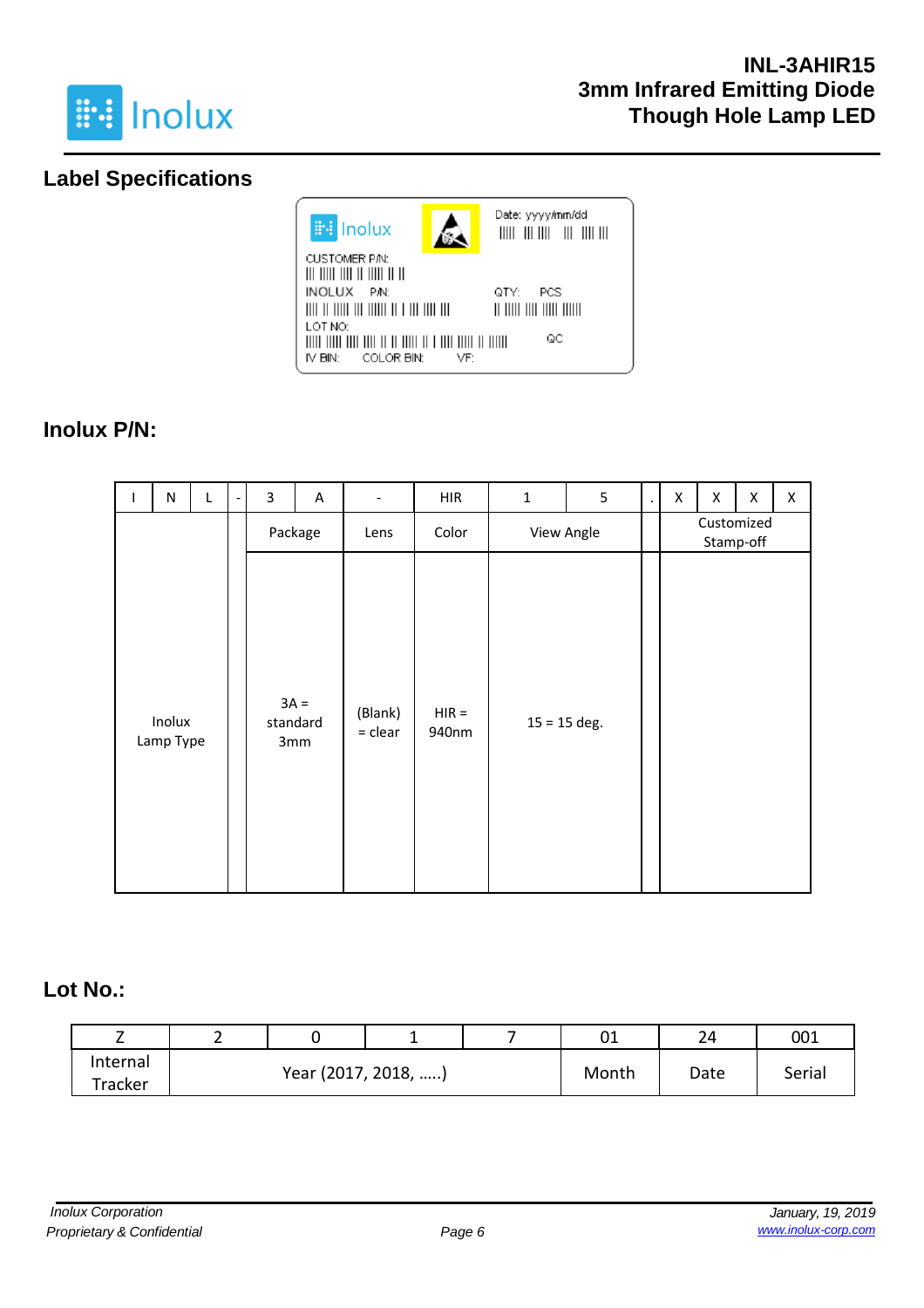

# **Reliability**

| Item                 | Frequency/ lots/ samples/  | Standards           | Conditions                                 |  |  |  |
|----------------------|----------------------------|---------------------|--------------------------------------------|--|--|--|
|                      | failures                   | Reference           |                                            |  |  |  |
|                      | For all reliability        | J-STD-020           | 1.) Baking at 85°C for 24hrs               |  |  |  |
| Precondition         | monitoring tests according |                     | 2.) Moisture storage at 85°C/60% R.H. for  |  |  |  |
|                      | to JEDEC Level 2           |                     | 168hrs                                     |  |  |  |
|                      | 1Q/ 1/ 22/ 0               | JESD22-B102-B       | Accelerated aging 155°C/24hrs              |  |  |  |
| Solderability        |                            | <b>And CNS-5068</b> | Tinning speed: 2.5+0.5cm/s                 |  |  |  |
|                      |                            |                     | Tinning: A: 215°C/ 3+1s or B: 260°C/ 10+1s |  |  |  |
|                      |                            | <b>CNS-5067</b>     | Dipping soldering terminal only            |  |  |  |
| Resistance to        |                            |                     | Soldering bath temperature                 |  |  |  |
| soldering heat       |                            |                     | A: 260+/-5°C; 10+/-1s                      |  |  |  |
|                      |                            |                     | B: 350+/-10°C; 3+/-0.5s                    |  |  |  |
|                      | 1Q/ 1/ 40/ 0               | CNS-11829           | 1.) Precondition: 85°C baking for 24hrs    |  |  |  |
| Operating life test  |                            |                     | 85°C/ 60%R.H. for 168hrs                   |  |  |  |
|                      |                            |                     | 2.) Tamb25°C; IF=20mA; duration 1000hrs    |  |  |  |
| High humidity,       | 1Q/1/45/0                  | JESD-A101-B         | Tamb: 85°C                                 |  |  |  |
| high temperature     |                            |                     | Humidity: 85% R.H., IF=5mA                 |  |  |  |
| bias                 |                            |                     | Duration: 1000hrs                          |  |  |  |
| High temperature     | 1Q/ 1/ 20                  | IN specs.           | Tamb: 55°C                                 |  |  |  |
| bias                 |                            |                     | $IF = 20mA$                                |  |  |  |
|                      |                            |                     | Duration: 1000hrs                          |  |  |  |
|                      | 1Q/1/40/0                  |                     | Tamb25°C, If=20mA,, Ip=100mA, Duty         |  |  |  |
| Pulse life test      |                            |                     | cycle=0.125 (tp=125 $\mu$ s, T=1sec)       |  |  |  |
|                      |                            |                     | Duration 500hrs)                           |  |  |  |
|                      | 1Q/ 1/ 76/ 0               | JESD-A104-A         | A cycle: -40 degree C 15min; +85 degree C  |  |  |  |
|                      |                            | IEC 68-2-14, Nb     | 15 <sub>min</sub>                          |  |  |  |
| Temperature          |                            |                     | Thermal steady within 5 min                |  |  |  |
| cycle                |                            |                     | 300 cycles                                 |  |  |  |
|                      |                            |                     | 2 chamber/ Air-to-air type                 |  |  |  |
| <b>High humidity</b> | 1Q/ 1/ 40/ 0               | <b>CNS-6117</b>     | $60+3°C$                                   |  |  |  |
| storage test         |                            |                     | 90+5/-10% R.H. for 500hrs                  |  |  |  |
| High temperature     | 1Q/ 1/ 40/ 0               | <b>CNS-554</b>      | 100+10°C for 500hrs                        |  |  |  |
| storage test         |                            |                     |                                            |  |  |  |
| Low temperature      | 1Q/ 1/ 40/ 0               | CNS-6118            | -40+5°C for 500hrs                         |  |  |  |
| storage test         |                            |                     |                                            |  |  |  |